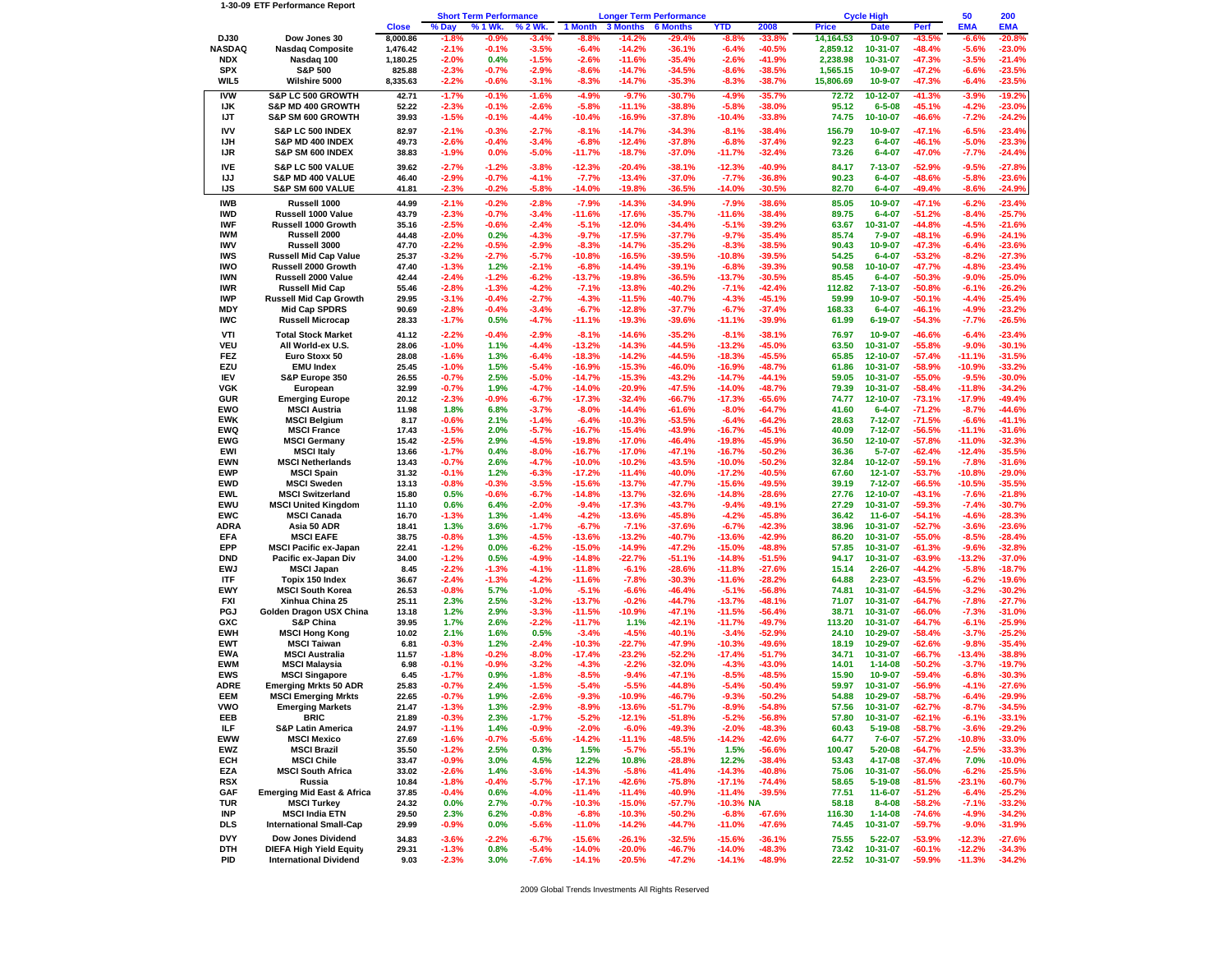## **1-30-09 ETF Performance Report**

|                   |                                                                       |                 |                    | <b>Short Term Performance</b> |                    | <b>Longer Term Performance</b> |                      |                      |                      | <b>Cycle High</b>    | 50              | 200                            |                      |                     |                      |
|-------------------|-----------------------------------------------------------------------|-----------------|--------------------|-------------------------------|--------------------|--------------------------------|----------------------|----------------------|----------------------|----------------------|-----------------|--------------------------------|----------------------|---------------------|----------------------|
|                   |                                                                       | <b>Close</b>    | % Day              | % 1 Wk.                       | 6 2 Wk.            | 1 Month                        | 3 Months             | <b>6 Months</b>      | YTD                  | 2008                 | <b>Price</b>    | <b>Date</b>                    | Perf                 | <b>EMA</b>          | <b>EMA</b>           |
| KLD               | <b>Select Social</b>                                                  | 35.31           | $-2.6%$            | $-0.8%$                       | $-2.8%$            | $-7.9%$                        | $-15.2%$             | $-34.2%$             | $-7.9%$              | $-37.0%$             | 65.31           | 10-9-07                        | -45.9%               | $-6.5%$             | $-23.0%$             |
| IGE               | <b>Natural Resources</b>                                              | 24.60           | $-2.0%$            | $-0.8%$                       | 0.5%               | $-2.8%$                        | $-8.5%$              | $-43.1%$             | $-2.8%$              | $-43.3%$             | 52.32           | $5 - 20 - 08$                  | $-53.0%$             | $-3.4%$             | $-25.3%$             |
| DBC               | Commodity                                                             | 20.30           | $-0.3%$            | $-1.7%$                       | $-1.3%$            | $-4.2%$                        | $-23.2%$             | $-49.2%$             | $-4.2%$              | $-32.8%$             | 46.44           | $7 - 2 - 08$                   | $-56.3%$             | $-7.1%$             | $-29.4%$             |
| GSG               | <b>GSCI Commodity</b>                                                 | 25.65           | $-2.9%$            | $-4.0%$                       | $-3.6%$            | $-10.3%$                       | $-32.1%$             | $-60.5%$             | $-10.3%$             | -45.8%               | 76.38           | $7 - 2 - 08$                   | $-66.4%$             | -13.9%              | $-41.4%$             |
| DJP               | DJ AIG Commodity ETN                                                  | 33.38           | $-0.4%$            | $-1.4%$                       | $-2.3%$            | $-5.1%$                        | $-17.2%$             | $-46.7%$             | $-5.1%$              | $-37.4%$             | 73.13           | $7 - 2 - 08$                   | $-54.4%$             | $-6.8%$             | $-28.8%$             |
| uso<br>OIL        | US Oil<br>Crude Oil ETN                                               | 29.22<br>19.48  | 0.0%<br>0.6%       | $-9.6%$<br>-9.3%              | $-2.1%$<br>$-2.5%$ | $-11.7%$<br>-16.3%             | $-47.3%$<br>$-51.6%$ | $-71.1%$<br>$-73.8%$ | $-11.7%$<br>$-16.3%$ | $-56.3%$<br>$-58.6%$ | 117.48<br>86.90 | $7 - 14 - 08$<br>$7 - 11 - 08$ | $-75.1%$<br>-77.6%   | -21.0%<br>$-24.4%$  | $-52.8%$<br>-56.7%   |
| UGA               | <b>US Gasoline</b>                                                    | 23.19           | 0.4%               | 6.3%                          | 4.5%               | 19.2%                          | $-24.0%$             | $-59.5%$             | 19.2% NA             |                      | 66.35           | $7 - 2 - 08$                   | $-65.0%$             | $-0.2%$             | $-38.2%$             |
| OIH               | <b>Oil Services</b>                                                   | 76.96           | $-2.5%$            | 0.9%                          | 4.9%               | 4.4%                           | $-21.9%$             | $-60.4%$             | 4.4%                 | $-61.0%$             | 224.21          | $6 - 23 - 08$                  | $-65.7%$             | $-5.3%$             | $-39.1%$             |
| IEO               | US Oil & Gas Expl & Prod                                              | 38.31           | $-2.2%$            | 0.4%                          | 2.8%               | $-0.4%$                        | $-11.9%$             | -42.7%               | $-0.4%$              | $-42.2%$             | 87.90           | $6 - 23 - 08$                  | -56.4%               | $-2.4%$             | $-25.6%$             |
| IEZ               | <b>US Oil Equip</b>                                                   | 26.53           | $-2.7%$            | $-0.3%$                       | 2.1%               | 0.0%                           | $-22.7%$             | $-61.6%$             | 0.0%                 | $-58.8%$             | 80.24           | $6 - 23 - 08$                  | $-66.9%$             | $-6.9%$             | $-40.1%$             |
| XES               | Oil & Gas Equip & Srvs                                                | 17.54           | $-2.4%$            | $-0.1%$                       | 2.3%               | 2.6%                           | $-19.0%$             | $-59.7%$             | 2.6%                 | $-57.9%$             | 51.70           | $6 - 23 - 08$                  | $-66.1%$             | $-4.8%$             | $-37.8%$             |
| <b>DBE</b>        | <b>DB Energy</b>                                                      | 19.53           | $-0.6%$            | $-1.3%$                       | $-3.3%$            | $-2.8%$                        | $-30.9%$             | $-59.4%$             | $-2.8%$              | $-43.1%$             | 56.13           | $7 - 3 - 08$                   | $-65.2%$             | -10.9%              | $-38.2%$             |
| XLE               | <b>Energy Select Sector</b>                                           | 46.90           | $-1.4%$            | $-0.3%$                       | 0.8%               | $-1.8%$                        | $-8.0%$              | $-37.0%$             | $-1.8%$              | $-39.6%$             | 90.39           | $5 - 20 - 08$                  | -48.1%               | $-2.9%$             | $-21.4%$             |
| <b>IYE</b><br>IXC | <b>US Energy</b>                                                      | 27.79<br>27.70  | $-1.1%$<br>-1.3%   | $-0.1%$<br>$-0.7%$            | 0.6%<br>$-1.8%$    | $-1.9%$<br>$-5.3%$             | $-8.7%$<br>$-10.0%$  | $-35.6%$<br>$-36.2%$ | $-1.9%$<br>$-5.3%$   | $-37.8%$<br>$-37.6%$ | 51.75<br>53.01  | $5 - 20 - 08$<br>$5 - 21 - 08$ | $-46.3%$<br>-47.7%   | $-2.8%$<br>$-4.8%$  | $-20.4%$<br>-21.8%   |
| NLR               | <b>Global Energy</b><br>Nuclear Energy                                | 18.90           | $-1.4%$            | $-2.2%$                       | $-2.2%$            | $-3.9%$                        | 14.1%                | $-37.0%$             | $-3.9%$              | $-44.7%$             | 44.75           | $11 - 6 - 07$                  | $-57.8%$             | 0.0%                | $-20.3%$             |
| KOL               | Coal                                                                  | 13.50           | $-2.6%$            | 1.6%                          | $-2.6%$            | $-9.3%$                        | $-25.5%$             | $-71.6%$             | -9.3% NA             |                      | 58.58           | $6 - 18 - 08$                  | -77.0%               | -11.6%              | $-50.5%$             |
| UNG               | <b>US Natural Gas</b>                                                 | 18.15           | $-3.9%$            | $-1.8%$                       | $-8.5%$            | $-21.7%$                       | $-37.1%$             | $-58.6%$             | $-21.7%$             | -36.1%               | 63.48           | $7 - 1 - 08$                   | $-71.4%$             | $-22.0%$            | $-45.9%$             |
| PBW               | Wilderhill Clean Energy                                               | 7.87            | $-0.4%$            | 4.8%                          | $-4.0%$            | $-8.7%$                        | $-21.3%$             | $-58.6%$             | $-8.7%$              | $-68.8%$             | 28.72           | 12-26-07                       | $-72.6%$             | $-9.5%$             | $-42.2%$             |
| PBD               | <b>Global Clean Energy</b>                                            | 11.33           | $-0.4%$            | 2.6%                          | $-5.0%$            | $-10.4%$                       | $-9.1%$              | -55.9%               | $-10.4%$             | $-60.1%$             | 32.43           | 12-26-07                       | $-65.1%$             | $-6.7%$             | $-37.0%$             |
| GEX               | <b>Global Alternative Energy</b>                                      | 20.72           | $-0.3%$            | 2.7%                          | $-5.2%$            | $-11.3%$                       | $-9.9%$              | $-57.1%$             | $-11.3%$             | $-60.8%$             | 61.31           | 12-26-07                       | $-66.2%$             | $-7.8%$             | $-38.2%$             |
| TAN               | <b>Global Solar</b>                                                   | 7.31            | 2.5%               | 4.7%                          | $-6.4%$            | $-16.6%$                       | $-29.6%$             | $-68.4%$             | -16.6% NA            |                      | 29.44           | $5 - 16 - 08$                  | $-75.2%$             | $-14.2%$            | $-53.2%$             |
| <b>FAN</b><br>PHO | <b>Global Wind</b><br><b>Water Resources</b>                          | 11.35<br>12.64  | $-1.3%$            | $-0.1%$<br>$-0.2%$            | $-6.3%$<br>$-5.5%$ | $-9.3%$<br>$-12.2%$            | $-6.7%$<br>-9.1%     | $-58.3%$<br>-41.2%   | -9.3% NA<br>$-12.2%$ | $-32.9%$             | 29.00<br>22.94  | $6 - 27 - 08$<br>$6 - 5 - 08$  | -60.9%<br>-44.9%     | $-8.3%$<br>$-7.2%$  | $-39.1%$<br>$-23.6%$ |
| CGW               | <b>Global Water</b>                                                   | 12.79           | -4.0%<br>$-2.1%$   | 1.1%                          | $-5.0%$            | $-9.6%$                        | $-19.5%$             | $-44.4%$             | $-9.6%$              | $-45.3%$             | 26.54           | 10-31-07                       | $-51.8%$             | $-9.4%$             | $-30.2%$             |
| XLU               | <b>Utilities Select Sector</b>                                        | 28.98           | $-2.0%$            | 0.7%                          | 0.3%               | $-0.2%$                        | $-1.0%$              | $-21.7%$             | $-0.2%$              | $-31.7%$             | 44.38           | 12-10-07                       | $-34.7%$             | $-0.6%$             | $-12.4%$             |
| IDU               | DJ US Utilities                                                       | 68.50           | $-2.4%$            | 0.4%                          | $-0.3%$            | $-1.2%$                        | $-3.2%$              | $-23.7%$             | $-1.2%$              | $-32.5%$             | 106.42          | 12-10-07                       | $-35.6%$             | $-1.2%$             | $-13.8%$             |
| JXI               | <b>Global Utilities</b>                                               | 42.55           | $-1.1%$            | $-0.7%$                       | $-1.8%$            | $-9.3%$                        | $-7.8%$              | $-30.7%$             | $-9.3%$              | $-32.4%$             | 72.57           | $12 - 6 - 07$                  | $-41.4%$             | $-5.1%$             | $-18.8%$             |
| EVX               | <b>Environmental Srvcs</b>                                            | 32.50           | $-1.9%$            | $-0.6%$                       | $-5.9%$            | $-7.6%$                        | $-9.7%$              | $-39.3%$             | $-7.6%$              | $-32.2%$             | 57.61           | $6 - 5 - 08$                   | $-43.6%$             | $-4.7%$             | $-21.4%$             |
| <b>IYM</b>        | <b>US Basic Materials</b>                                             | 34.08           | -4.1%              | $-3.6%$                       | $-5.6%$            | $-8.1%$                        | $-19.6%$             | -55.0%               | $-8.1%$              | $-51.8%$             | 88.98           | $6 - 18 - 08$                  | $-61.7%$             | $-9.4%$             | $-36.6%$             |
| XLB               | <b>Materials Selcet Sector</b>                                        | 21.06           | -3.9%              | $-4.3%$                       | $-6.6%$            | $-7.4%$                        | $-19.0%$             | -46.9%               | $-7.4%$              | $-45.3%$             | 46.03           | $5 - 20 - 08$                  | $-54.2%$             | $-9.3%$             | -31.3%               |
| MXI<br>PKB        | <b>S&amp;P Global Materials</b><br><b>Building &amp; Construction</b> | 35.40<br>9.93   | $-2.3%$<br>$-4.7%$ | 0.3%<br>$-3.2%$               | $-3.8%$<br>-10.5%  | $-9.5%$<br>$-15.8%$            | $-11.5%$<br>$-4.8%$  | $-51.1%$<br>$-39.9%$ | $-9.5%$<br>$-15.8%$  | $-49.4%$<br>$-35.4%$ | 90.10<br>21.44  | $5 - 19 - 08$<br>7-19-07       | $-60.7%$<br>$-53.7%$ | $-6.9%$<br>$-9.3%$  | $-33.0%$<br>$-25.7%$ |
| IGF               | <b>Global Infrastructure</b>                                          | 26.35           | -1.5%              | $-0.3%$                       | $-3.7%$            | $-11.9%$                       | $-11.7%$             | $-37.2%$             | $-11.9%$             | -40.1%               | 51.12           | $1 - 2 - 08$                   | -48.5%               | $-6.9%$             | $-24.6%$             |
| SLX               | Steel                                                                 | 28.18           | $-4.6%$            | 1.7%                          | $-2.9%$            | $-4.1%$                        | $-17.8%$             | $-67.1%$             | $-4.1%$              | $-65.4%$             | 112.12          | $5 - 16 - 08$                  | -74.9%               | $-8.7%$             | $-46.7%$             |
| IAU               | Gold                                                                  | 91.31           | 1.9%               | 3.2%                          | 10.3%              | 5.4%                           | 27.6%                | 1.7%                 | 5.4%                 | 5.1%                 | 99.39           | $3 - 17 - 08$                  | $-8.1%$              | 9.8%                | 10.6%                |
| GLD               | <b>Gold Shares</b>                                                    | 91.30           | 2.0%               | 3.1%                          | 10.4%              | 5.5%                           | 28.1%                | 1.9%                 | 5.5%                 | 5.1%                 | 99.17           | $3 - 17 - 08$                  | -7.9%                | 9.9%                | 10.7%                |
| DGL               | <b>DB Gold</b>                                                        | 33.83           | 2.0%               | 2.9%                          | 10.2%              | 5.3%                           | 26.2%                | 0.0%                 | 5.3%                 | 1.8%                 | 37.42           | $3 - 17 - 08$                  | $-9.6%$              | 9.5%                | 9.2%                 |
| GDX               | <b>Gold Miners</b>                                                    | 34.14           | $-0.8%$            | 0.0%                          | 10.4%              | 0.8%                           | 57.1%                | $-19.5%$             | 0.8%                 | $-26.1%$             | 56.42           | $3 - 14 - 08$                  | $-39.5%$             | 13.6%               | 0.5%                 |
| SLV<br>XME        | <b>Silver Shares</b>                                                  | 12.49<br>26.35  | 1.9%<br>$-4.8%$    | 5.4%<br>0.3%                  | 12.4%<br>$-1.1%$   | 11.5%<br>$-5.0%$               | 29.8%<br>$-15.7%$    | $-27.7%$             | 11.5%<br>$-5.0%$     | $-23.8%$<br>$-60.1%$ | 20.62<br>94.58  | $3 - 5 - 08$<br>$6 - 30 - 08$  | $-39.4%$<br>$-72.1%$ | 13.9%<br>$-7.3%$    | $-0.6%$<br>$-43.2%$  |
| DBB               | <b>Metals &amp; Mining</b><br><b>Base Metals</b>                      | 11.20           | $-0.7%$            | $-3.4%$                       | $-9.4%$            | $-6.0%$                        | $-22.8%$             | -65.4%<br>$-52.1%$   | $-6.0%$              | -45.6%               | 28.18           | $5 - 4 - 07$                   | $-60.3%$             | -11.2%              | $-36.4%$             |
| DBA               | <b>Agriculture</b>                                                    | 24.94           | $-0.7%$            | $-1.5%$                       | $-1.4%$            | $-4.7%$                        | $-3.1%$              | $-30.5%$             | $-4.7%$              | -20.5%               | 42.98           | $2 - 26 - 08$                  | $-42.0%$             | $-1.8%$             | $-15.4%$             |
| моо               | <b>Global Agribusiness</b>                                            | 26.76           | $-1.5%$            | $-0.7%$                       | $-2.7%$            | $-3.9%$                        | $-1.3%$              | $-50.9%$             | $-3.9%$              | -51.5%               | 65.90           | $6 - 17 - 08$                  | -59.4%               | $-3.4%$             | $-29.1%$             |
| RJA               | Intl Agriculture ETN                                                  | 7.31            | 0.1%               | $-1.7%$                       | $-1.7%$            | $-2.1%$                        | $-2.0%$              | $-33.3%$             | $-2.1%$              | $-31.7%$             | 13.20           | $2 - 26 - 08$                  | -44.6%               | $-1.2%$             | $-17.6%$             |
| PPH               | Pharmaceutical                                                        | 59.30           | $-1.8%$            | $-2.3%$                       | $-1.2%$            | $-3.3%$                        | $-1.6%$              | $-13.4%$             | $-3.3%$              | $-22.6%$             | 85.94           | $5 - 21 - 07$                  | $-31.0%$             | $-1.2%$             | $-8.2%$              |
| XLV               | Healthcare                                                            | 26.20           | $-1.2%$            | 0.5%                          | 0.5%               | $-1.3%$                        | $-3.5%$              | $-17.4%$             | $-1.3%$              | $-24.6%$             | 36.82           | 12-10-07                       | $-28.8%$             | 0.2%                | $-8.8%$              |
| IXJ               | <b>Global Healthcare</b>                                              | 43.00           | $-0.3%$            | $-1.0%$                       | $-1.7%$            | $-5.0%$                        | $-4.4%$              | $-20.1%$             | $-5.0%$              | $-22.6%$             | 62.06           | $5 - 7 - 07$                   | $-30.7%$             | $-1.7%$             | -10.7%               |
| <b>IBB</b><br>ввн | Biotechnology                                                         | 70.73           | -0.4%              | 3.7%                          | $-0.1%$            | $-0.5%$<br>$-1.4%$             | $-1.0%$<br>$-2.1%$   | $-20.2%$             | $-0.5%$<br>$-1.4%$   | $-12.4%$<br>6.1%     | 90.32<br>204.78 | $8 - 14 - 08$                  | $-21.7%$<br>$-17.3%$ | 1.7%<br>$-0.3%$     | $-4.6%$              |
| PBE               | Biotechnology<br><b>Biotech &amp; Genome</b>                          | 169.26<br>13.83 | -1.7%<br>0.1%      | 0.1%<br>3.5%                  | $-2.7%$<br>$-0.3%$ | 0.8%                           | $-5.6%$              | $-13.7%$<br>$-29.3%$ | 0.8%                 | $-26.6%$             | 20.31           | $8 - 15 - 08$<br>10-15-07      | -31.9%               | 0.1%                | $-2.2%$<br>$-12.2%$  |
| XLP               | <b>Consumer Staples Select</b>                                        | 22.15           | $-3.1%$            | $-1.8%$                       | $-3.5%$            | $-7.2%$                        | $-8.3%$              | $-19.0%$             | $-7.2%$              | $-16.9%$             | 29.49           | 12-10-07                       | -24.9%               | $-5.3%$             | $-12.8%$             |
| VDC               | <b>Consumer Staples</b>                                               | 53.45           | $-3.2%$            | $-1.8%$                       | $-3.9%$            | $-7.6%$                        | $-11.1%$             | $-20.5%$             | $-7.6%$              | $-18.3%$             | 73.77           | 12-10-07                       | $-27.5%$             | $-5.7%$             | $-13.9%$             |
| <b>IYC</b>        | <b>US Consumer Services</b>                                           | 38.51           | $-2.9%$            | $-2.2%$                       | $-6.0%$            | $-9.1%$                        | $-12.6%$             | $-29.5%$             | $-9.1%$              | $-31.5%$             | 72.38           | $6 - 4 - 07$                   | $-46.8%$             | $-6.5%$             | $-21.0%$             |
| RTH               | Retail                                                                | 68.25           | $-2.0%$            | $-2.8%$                       | $-6.5%$            | $-9.2%$                        | $-12.1%$             | $-22.0%$             | $-9.2%$              | $-19.5%$             | 108.24          | $6 - 4 - 07$                   | $-36.9%$             | $-6.7%$             | $-16.8%$             |
| XRT               | <b>S&amp;P Retail</b>                                                 | 19.67           | $-3.2%$            | $-1.6%$                       | -4.4%              | $-3.4%$                        | $-15.2%$             | $-34.9%$             | $-3.4%$              | $-39.3%$             | 45.31           | $6 - 1 - 07$                   | $-56.6%$             | $-3.9%$             | $-23.5%$             |
| XLY               | <b>Consumer Discretionary</b>                                         | 19.28           | $-2.5%$            | $-2.0%$                       | $-6.5%$            | $-10.6%$                       | $-16.6%$             | $-31.8%$             | $-10.6%$             | $-34.0%$             | 40.41           | $6 - 4 - 07$                   | $-52.3%$             | $-7.9%$             | $-24.1%$             |
| IYK<br>ROB        | <b>US Consumer Goods</b><br><b>Global Luxury</b>                      | 42.80<br>9.59   | $-3.6%$<br>-1.4%   | $-2.3%$<br>$-4.5%$            | $-4.6%$<br>$-5.0%$ | $-7.5%$<br>$-17.7%$            | $-11.9%$<br>$-22.7%$ | $-25.5%$<br>-49.3%   | $-7.5%$<br>$-17.7%$  | $-27.6%$<br>-51.5%   | 66.24<br>26.92  | 12-10-07<br>10-31-07           | $-35.4%$<br>-64.4%   | $-6.6%$<br>$-13.5%$ | $-17.8%$<br>$-36.7%$ |
| PEJ               | <b>Leisure and Entertainment</b>                                      | 8.58            | $-3.2%$            | $-3.4%$                       | $-4.1%$            | $-8.9%$                        | $-9.0%$              | $-33.2%$             | $-8.9%$              | -40.5%               | 19.37           | 7-6-07                         | $-55.7%$             | $-4.4%$             | $-23.0%$             |
| PBJ               | <b>Food and Beverage</b>                                              | 12.20           | $-3.2%$            | $-1.6%$                       | $-2.7%$            | $-6.4%$                        | $-8.5%$              | $-22.7%$             | $-6.4%$              | $-22.9%$             | 18.05           | $6 - 1 - 07$                   | $-32.4%$             | $-3.4%$             | $-13.7%$             |
| IYZ.              | <b>US Telecom</b>                                                     | 15.40           | $-2.4%$            | $-3.9%$                       | $-2.5%$            | $-6.6%$                        | -4.9%                | $-33.0%$             | $-6.6%$              | $-44.2%$             | 35.07           | $7 - 16 - 07$                  | $-56.1%$             | $-5.6%$             | $-22.8%$             |
| IXP               | Global Telecom                                                        | 44.40           | -1.0%              | -3.1%                         | -3.9%              | -13.5%                         | -4.9%                | -27.4%               | -13.5%               | -33.7%               | 83.04           | 10-29-07                       | -46.5%               | -7.7%               | $-19.8%$             |
| BDH               | Broadband                                                             | 8.24            | $-2.7%$            | $-5.2%$                       | $-2.5%$            | $-3.1%$                        | $-10.9%$             | $-42.6%$             | $-3.1%$              | $-39.1%$             | 16.76           | $7 - 13 - 07$                  | $-50.8%$             | $-3.2%$             | $-22.6%$             |
| <b>IGV</b>        | Software                                                              | 30.01           | $-2.6%$            | $-0.9%$                       | $-3.4%$            | $-5.5%$                        | $-11.5%$             | $-37.0%$             | $-5.5%$              | $-38.4%$             | 53.88           | 10-31-07                       | $-44.3%$             | $-5.4%$             | $-22.4%$             |
| HHH               | Internet<br>Internet Infrastructure                                   | 31.11           | 3.4%               | 5.4%                          | 1.7%               | $-2.6%$                        | $-6.7%$              | $-36.6%$             | $-2.6%$              | $-46.0%$             | 67.60           | 10-9-07                        | $-54.0%$             | $-1.1%$             | $-23.4%$             |
| IIН<br>XLK        | <b>Technology Select</b>                                              | 1.85<br>14.75   | -5.1%<br>$-2.5%$   | 6.3%<br>$-0.9%$               | 4.5%<br>$-1.3%$    | $-4.1%$<br>$-4.3%$             | $-11.9%$<br>$-10.6%$ | $-42.5%$<br>$-33.3%$ | $-4.1%$<br>$-4.3%$   | $-47.7%$<br>$-42.1%$ | 4.41<br>28.49   | $6 - 4 - 08$<br>10-31-07       | $-58.0%$<br>$-48.2%$ | $-4.5%$<br>$-4.6%$  | $-29.0%$<br>$-21.7%$ |
| IYW               | <b>US Technology</b>                                                  | 34.37           | $-3.0%$            | $-0.6%$                       | $-1.3%$            | $-2.7%$                        | $-13.0%$             | $-35.3%$             | $-2.7%$              | $-43.4%$             | 67.09           | 10-31-07                       | $-48.8%$             | $-4.2%$             | $-22.2%$             |
| IXN               | <b>Global Technology</b>                                              | 35.13           | $-3.1%$            | $-1.4%$                       | $-2.6%$            | $-5.1%$                        | $-12.4%$             | $-37.5%$             | $-5.1%$              | $-43.4%$             | 70.65           | 10-31-07                       | $-50.3%$             | $-5.1%$             | $-23.7%$             |
| IGW               | Semiconductor                                                         | 27.63           | $-2.0%$            | 0.2%                          | $-2.6%$            | $-2.6%$                        | $-17.1%$             | $-40.7%$             | $-2.6%$              | $-52.3%$             | 70.88           | 7-17-07                        | $-61.0%$             | $-4.3%$             | $-28.8%$             |
| SMH               | Semiconductor                                                         | 16.92           | $-1.7%$            | $-0.9%$                       | $-3.9%$            | $-3.9%$                        | $-18.3%$             | $-39.3%$             | $-3.9%$              | $-45.7%$             | 41.00           | 7-17-07                        | $-58.7%$             | $-4.8%$             | $-26.6%$             |
| IGN               | Networking                                                            | 17.00           | $-3.2%$            | $-2.1%$                       | 0.1%               | 0.8%                           | $-8.5%$              | $-40.8%$             | 0.8%                 | $-50.5%$             | 38.30           | 10-23-07                       | $-55.6%$             | $-2.3%$             | $-24.5%$             |
| <b>PXN</b>        | Nanotech                                                              | 6.95            | $-1.2%$            | 3.0%                          | $-1.8%$            | $-8.7%$                        | $-26.1%$             | $-49.6%$             | $-8.7%$              | $-52.0%$             | 18.22           | 10-9-07                        | $-61.9%$             | $-9.7%$             | $-34.9%$             |